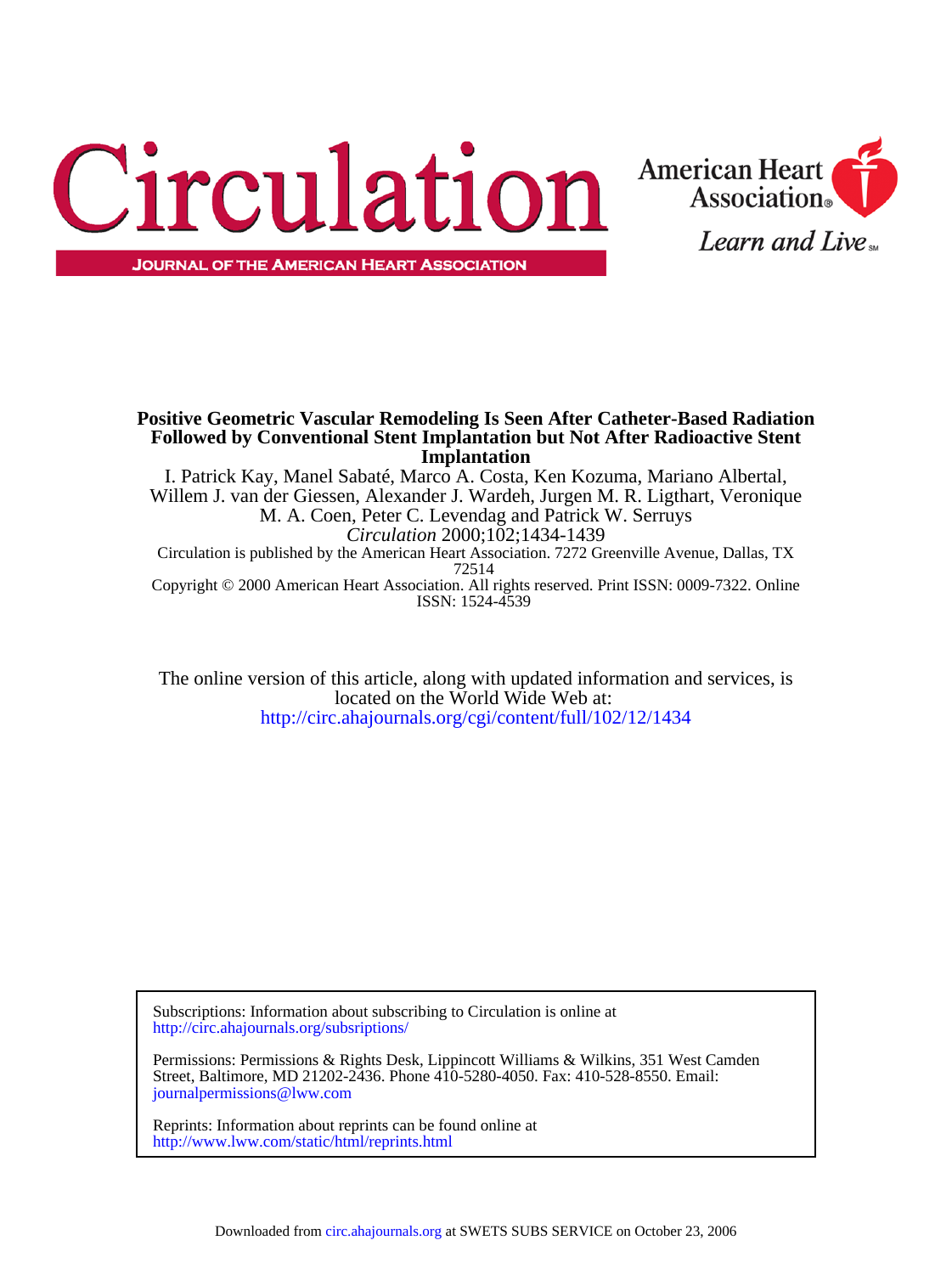# **Positive Geometric Vascular Remodeling Is Seen After Catheter-Based Radiation Followed by Conventional Stent Implantation but Not After Radioactive Stent Implantation**

I. Patrick Kay, MBChB; Manel Sabate´, MD; Marco A. Costa, MD; Ken Kozuma, MD; Mariano Albertal, MD; Willem J. van der Giessen, MD, PhD; Alexander J. Wardeh, MD; Jurgen M.R. Ligthart, BSc; Veronique M.A. Coen, MD; Peter C. Levendag, MD, PhD; Patrick W. Serruys, MD, PhD

- *Background*—Recent reports demonstrate that intracoronary radiation affects not only neointimal formation but also vascular remodeling. Radioactive stents and catheter-based techniques deliver radiation in different ways, suggesting that different patterns of remodeling after each technique may be expected.
- *Methods and Results*—We analyzed remodeling in 18 patients after conventional stent implantation, 16 patients after low-activity radioactive stent implantation, 16 patients after higher activity radioactive stent implantation, and, finally, 17 patients who underwent catheter-based radiation followed by conventional stent implantation. Intravascular ultrasound with 3D reconstruction was used after stent implantation and at the 6-month follow-up to assess remodeling within the stent margins and at its edges. Preprocedural characteristics were similar between groups. In-stent neointimal hyperplasia (NIH) was inhibited by high-activity radioactive stent implantation (NIH 9.0 mm<sup>3</sup>) and by catheter-based radiation followed by conventional stent implantation (NIH 6.9 mm<sup>3</sup>) compared with low-activity radioactive stent implantation (NIH 21.2 mm<sup>3</sup>) and conventional stent implantation (NIH 20.8 mm<sup>3</sup>) ( $P=0.008$ ). No difference in plaque or total vessel volume was seen behind the stent in the conventional, low-activity, or high-activity stent implantation groups. However, significant increases in plaque behind the stent (15%) and in total vessel volume (8%) were seen in the group that underwent catheter-based radiation followed by conventional stent implantation. All 4 groups demonstrated significant late lumen loss at the stent edges; however, edge restenosis was seen only in the group subjected to high-activity stent implantation and appeared to be due to an increase in plaque and, to a lesser degree, to negative remodeling.
- *Conclusions*—Distinct differences in the patterns of remodeling exist between conventional, radioactive, and catheterbased radiotherapy with stenting. **(***Circulation***. 2000;102:1434-1439.)**

**Key Words:** stents  $\blacksquare$  remodeling  $\blacksquare$  radioisotopes  $\blacksquare$  angioplasty  $\blacksquare$  ultrasonics

In our enthusiasm to control vessel recoil and remodeling<br>dafter balloon angioplasty (BA), stent implantation has after balloon angioplasty (BA), stent implantation has become increasingly popular. With conventional stenting, we have eliminated recoil and remodeling as components of the restenotic process. However, this has been at the cost of exacerbating neointimal proliferation secondary to chronic vessel wall irritation, leading to in-stent restenosis.1,2

Intracoronary radiation has been developed in an attempt to decrease restenosis after BA and stent implantation. Two parallel technologies, one using radioactive stents<sup>3-7</sup> and the other using catheter-based radiation,8–10 have been the subject of both animal and human studies. Given the different dose rates and total doses delivered by each method, one may intuitively expect different patterns of remodeling subsequent to each approach.

Whereas the effect of catheter-based radiation after BA on vascular remodeling has been described,<sup>11</sup> the response of the arterial wall to catheter-based radiation and subsequent stent implantation has not been described. Preliminary studies have reported the effect at the stent edge after radioactive stent implantation.4 However, these reports did not encompass the response behind the stent in the arterial wall.

The aim of the present study was to describe the response of the coronary artery to radiation and stenting by examining the stent and its edges after radioactive stent implantation and also after catheter-based radiation with stent implantation.

Received December 30, 1999; revision received April 12, 2000; accepted April 14, 2000.

From the Thoraxcenter (I.P.K., M.S., M.A.C., K.K., M.A., W.J.v.d.G., A.J.W., J.M.R.L., P.W.S.) and the Daniel den Hoed Cancer Center (V.M.A.C., P.C.L.), Rotterdam, the Netherlands.

Correspondence to P.W. Serruys, MD, PhD, FACC, FESC, Professor of Interventional Cardiology, Department of Interventional Cardiology, Bd 418, Thoraxcenter, Academisch Ziekenhuis Rotterdam, PO Box 1738, Dr. Molewaterplein 40, 3000 DR Rotterdam, Netherlands. E-mail serruys@card.azr.nl © 2000 American Heart Association, Inc.

*Circulation* **is available at http://www.circulationaha.org**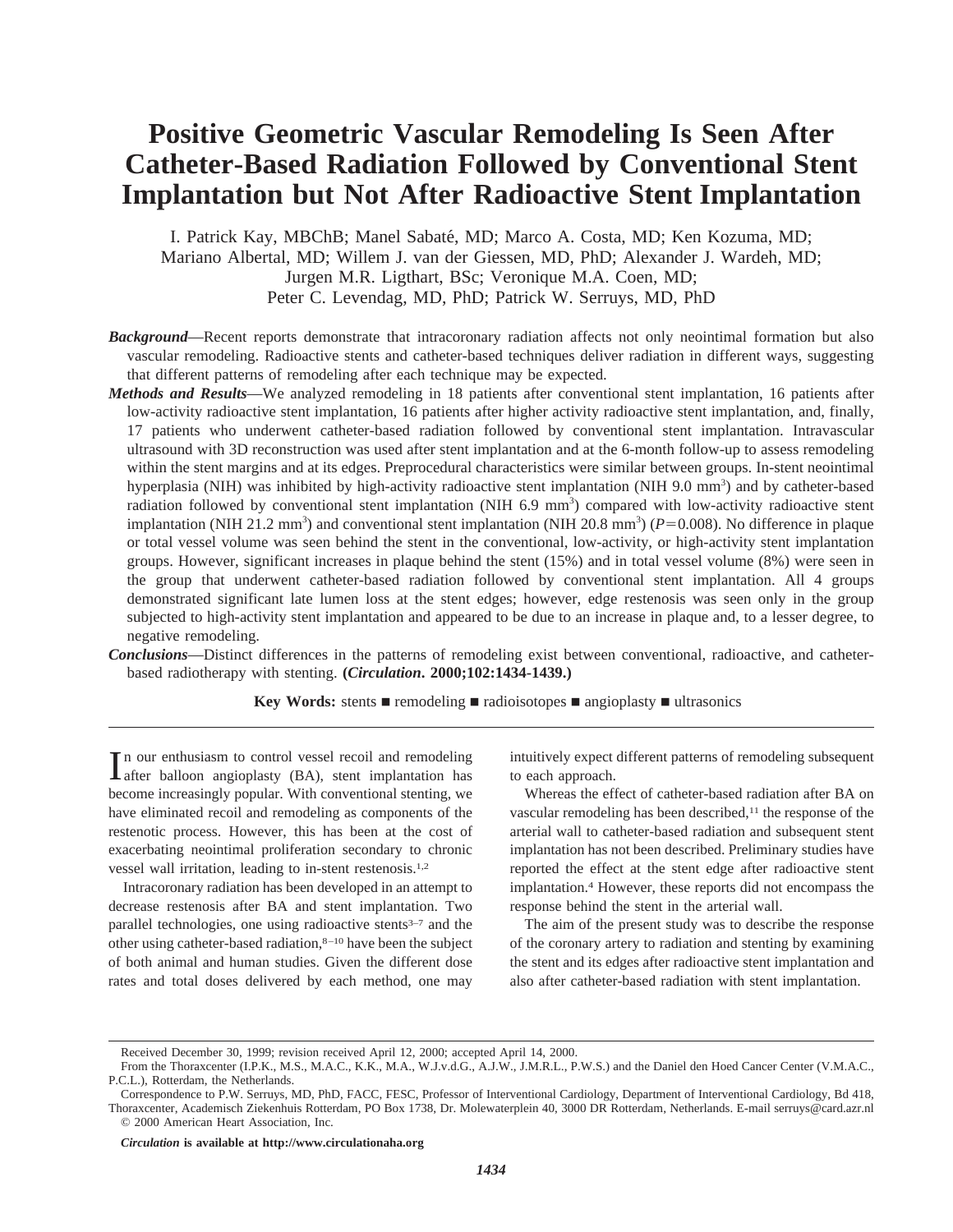|                         | Groups     |               |            |                   |  |
|-------------------------|------------|---------------|------------|-------------------|--|
|                         | C          | LA            | HA         | <b>CBS</b>        |  |
| Patients, n             | 18         | 16            | 15         | 17                |  |
| Age, y                  | 58 (42-76) | $60(43 - 74)$ | 59 (42-75) | $(45 - 74)$<br>57 |  |
| Male, %                 | 70         | 66            | 70         | 60                |  |
| Prior MI, %             | 40         | 40            | 45         | 40                |  |
| Unstable angina, %      | 60         | 50            | 65         | 55                |  |
| Smoking, %              | 40         | 55            | 40         | 40                |  |
| Hypercholesterolemia, % | 60         | 62            | 65         | 55                |  |
| Family history, %       | 33         | 42            | 30         | 40                |  |
| Hypertension, %         | 40         | 42            | 30         | 33                |  |
| Diabetes, %             | 5          | 5             | 10         | 6                 |  |

**TABLE 1. Clinical Characteristics**

Age values are mean (range). MI indicates myocardial infarction.

#### **Methods**

### **Patient Selection**

We analyzed geometric vascular remodeling in 4 groups of patients: (1) LA group, those who had undergone implantation of 32P-emitting radioactive stents at activity levels of 0.75 to 1.5  $\mu$ Ci (Isostent Inc); (2) HA group, those who had undergone implantation of 32P radioactive stents at activity levels of 6.0 to 12  $\mu$ Ci (Isostent Inc); (3) CBS group, those who had undergone conventional stent implantation after suboptimal BA (clinically significant dissection or residual stenosis  $>30\%$ ) and catheter-based radiation; and (4) C group, those who had undergone conventional stent implantation after suboptimal BA .

Stents analyzed were from patients with single–native-vessel coronary artery disease, normal left ventricular function, and objective evidence of ischemia. All groups were matched for patient baseline characteristics, vessel size, lesion, and stent length. Stents placed in the ostial position or adjacent to major side branches, such that the stent edges were unable to be analyzed, were excluded from analysis. Only patients who had completed 6-month angiographic and intravascular ultrasound (IVUS) follow-up were included.

#### **Implantation Technique**

The same group of cardiologists, using a similar technique, implanted all stents. Predilation of the lesion was performed, followed

**TABLE 2. Procedural Characteristics**

by stent implantation with use of either a premounted stent or the Johnson & Johnson delivery system (Johnson & Johnson Interventional Systems Co). A balloon shorter than the stent was then selected, and high-pressure balloon inflation was performed within the stent to ensure good stent apposition. Intravascular ultrasound was used to ensure optimal stent deployment.

# **Medication**

Patients received 250 mg aspirin and 10 000 IU heparin at the initiation of the procedure, and the activated clotting time was maintained at  $>$ 300 seconds. All patients received aspirin (80 mg daily) indefinitely and ticlopidine (250 mg BID) for 2 weeks (C group) or clopidogrel (75 mg daily) for 12 weeks (LA, HA, and CBS groups) after stent implantation.

#### **Radioactive Stents**

The BX stent (Isostent Inc) was the only radioactive stent implanted in this trial. It was 15 mm in length and available in diameters of 3.0 and 3.5 mm. The BX stent was made radioactive by  $^{32}P$ . The initial activity of the stents was measured; thereafter, it was calculated at the date on which the activity had decreased to 0.75 to 1.5  $\mu$ Ci or 6 to 12  $\mu$ Ci, levels suitable for implantation.

#### **Catheter-Based Radiation Delivery System**

The Beta-Cath System (Novoste Corp) was used to deliver localized  $\beta$ -radiation ( $90\,\text{Sr}/90\,\text{Y}$ ) to a depth of 2 mm from the center of the

|                                       |                 | Groups          |                |                 |  |
|---------------------------------------|-----------------|-----------------|----------------|-----------------|--|
|                                       | C               | LA              | HA             | <b>CBS</b>      |  |
| Vessels, n                            |                 |                 |                |                 |  |
| LAD                                   | 10              | 9               | 9              | 9               |  |
| <b>LCx</b>                            | 4               | 3               | 3              | 4               |  |
| <b>RCA</b>                            | 4               | 4               | 3              | 4               |  |
| Lesion length, mm                     | $9.6 + 3.3$     | $12.1 \pm 3.8$  | $10.1 \pm 3.3$ | $11.9 + 4$      |  |
| Stent length, mm                      | $14.6 \pm 3.8$  | 15.0            | 15.0           | $15.2 \pm 4.1$  |  |
| Balloon length after implantation, mm | $14.8 \pm 3.4$  | $14.4 \pm 2.8$  | $14.1 \pm 2.6$ | $15.1 \pm 3.6$  |  |
| Final balloon size, mm                | $3.2 \pm 0.4$   | $3.1 \pm 0.6$   | $3.4 \pm 0.5$  | $3.2 \pm 0.5$   |  |
| Max inflation pressure 1              | $11.5 + 2.4$    | $11.6 + 2.6$    | $10.2 \pm 2.8$ | $12.2 \pm 2.6$  |  |
| Max inflation pressure 2              | $14.6 \pm 3.2$  | $15.2 \pm 2.4$  | $15.8 \pm 1.7$ | $15.4 \pm 3.3$  |  |
| Balloon-to-artery ratio               | $1.04 \pm 0.05$ | $1.12 \pm 0.06$ | $1.10 + 0.06$  | $1.12 \pm 0.05$ |  |

Values are mean $\pm$ SD. LAD indicates left anterior descending coronary artery; LCx, left circumflex coronary artery; RCA, right coronary artery; Max inflation pressure 1, balloon at time of stent implantation; and Max inflation pressure 2, balloon inflation within stent.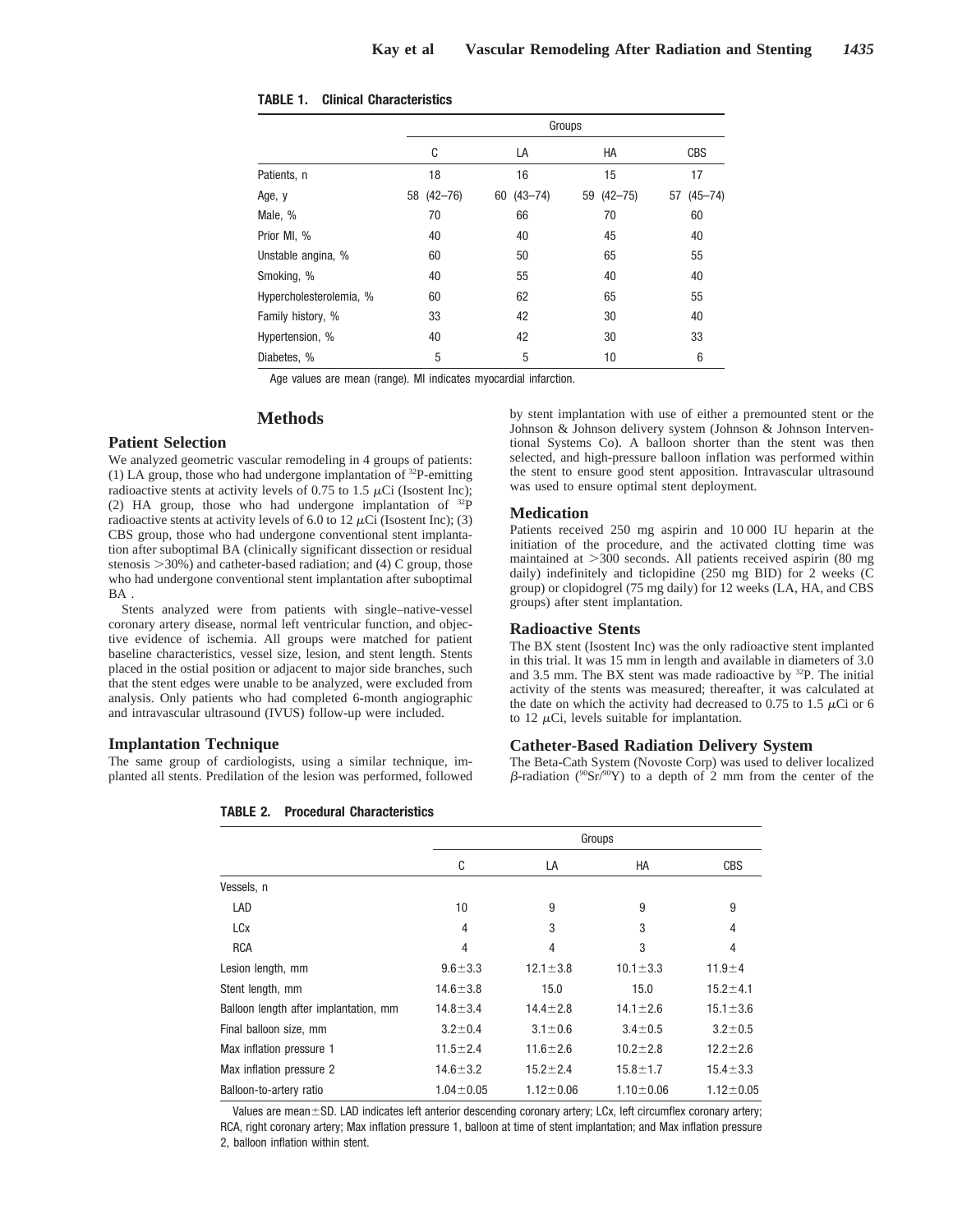|            |                 | Edge, $mm3$       |                  |                    |                 |                    |  |  |
|------------|-----------------|-------------------|------------------|--------------------|-----------------|--------------------|--|--|
|            | LV              |                   |                  | <b>TVV</b>         | Plaque          |                    |  |  |
| Group      | Post            | F/UP              | Post             | F/UP               | Post            | F/UP               |  |  |
| C          | $67.7 \pm 18.9$ | $58.3 \pm 19.3^*$ | $124.4 \pm 32.6$ | $116.5 \pm 34.1*$  | $56.7 \pm 22.6$ | $58.2 \pm 23.1$    |  |  |
| LA         | $75.2 \pm 39.0$ | $67.3 \pm 34.4*$  | $126.6 \pm 58.0$ | $116.4 \pm 49.0*$  | $51.4 \pm 24.5$ | $49.1 \pm 21.0$    |  |  |
| HA         | $74.9 \pm 23.0$ | $63.0 \pm 23.7*$  | $126.2 + 44.9$   | $117.6 \pm 46.2^*$ | $51.3 \pm 16.4$ | $54.6 \pm 16.1$    |  |  |
| <b>CBS</b> | $72.6 \pm 27.7$ | $61.1 \pm 26.3*$  | $133.2 \pm 48.5$ | $138.9 \pm 46.5$ + | $60.6 \pm 26.1$ | $77.8 \pm 28.6$ *† |  |  |

**TABLE 3. Volumes for Edge Proximal and Distal to Stent (10-mm Length)**

Values are mean $\pm$ SD. Post indicates baseline; F/UP, follow-up.

 $*P<0.05$  vs Post (within-group comparison);  $P<0.05$  for between-group comparison (ANOVA).

source at the site of coronary intervention. The device consisted of 3 components: (1) the transfer device that stored the radiation source train and allowed the positioning of these sources within the catheter; (2) the delivery catheter, which was a 5F multilumen over-the-wire noncentered catheter that used saline solution to send and return the radiation source train; and (3) the radiation source train, which consisted of a series of 12 independent cylindrical seeds that contained the radioisotope <sup>90</sup>Sr sources and was bordered by 2 gold radiopaque markers separated by 30 mm. Other device and procedural details have been previously published by this group.<sup>11</sup>

#### **Definitions**

#### *Stent Edges*

Stent edges were defined as those volumes axially 5 mm proximal and distal to the final stent strut. An edge restenosis was defined as an angiographic restenosis  $>50\%$  at 6-month follow-up located at either stent edge. An edge effect was defined as any stent-edge renarrowing.

Patients with balloon-injured edges that failed to receive radiation in the catheter-based radiation group were excluded. In other words, no stents implanted in areas of geographical miss were included in the present study.

#### **IVUS Image Acquisition Analysis**

After the final balloon inflation and administration of intracoronary nitrates, ECG-gated IVUS pullback was performed. This was repeated at the 6-month follow-up.

The segment subjected to 3D reconstruction was examined with a mechanical IVUS system (ClearView, CVIS) with a sheath-based IVUS catheter incorporating a 30-MHz single-element transducer rotating at 1800 rpm. The IVUS transducer was withdrawn through the stationary imaging sheath by an ECG-triggered pullback device with a stepping motor.12 IVUS images coinciding with the peak of the R wave, which eliminates the artifacts caused by the movement of the heart during the cardiac cycle, were acquired. After each image acquisition, the transducer was withdrawn 0.2 mm to acquire the next image coincident with the R wave. The ECG-gated image

**TABLE 4. Volumes for Stent**

acquisition and digitization was performed by a workstation designed for the 3D reconstruction of echocardiographic images<sup>12</sup> (EchoScan, Tomtec). A Microsoft Windows–based contour detection program, developed at the Thoraxcenter, Rotterdam, was used for the automated 3D analysis of up to 200 IVUS images.13 The feasibility, reproducibility, and interobserver and intraobserver variability of this system have been previously validated in clinical protocols.11

#### **Quantitative IVUS Analysis**

At the stent edges, the area encompassed by the lumen-intima and media-adventitia boundaries defined the luminal volume (LV) and the total vessel volume (TVV), respectively. The difference between LV and TVV defined the plaque volume. TVV, stent volume, neointimal hyperplasia (NIH), plaque behind the stent (TVV-stent volume), and LV were obtained within the axial boundaries of the stent.

The assessment of TVV in stented patients has previously been reported.14 Although in the previous report the delineation of TVV was not possible in some patients because of stent shadowing, in the present study the delineation of the TVV boundary was possible in all stented patients. When the TVV boundary was not visible in a single cross-sectional view, the computer extrapolated it from the contours of the previous and subsequent cross sections. In addition, the use of 3D reconstruction with multiple longitudinal views facilitates the visualization of vessel structures outside the stent.

#### **Statistical Analysis**

Quantitative data are presented as mean $\pm$ SD. Volumetric data derived from the 3D reconstruction of the IVUS imaging were compared immediately after treatment and at follow-up by the 2-tailed paired Student *t* test. Comparison between groups was performed by 1-way ANOVA. A value of  $P \leq 0.05$  was considered statistically significant.

The Medical Ethical Committee of the University Hospital Rotterdam approved the study, and all patients provided written informed consent before the procedure.

|       | Stent, mm <sup>3</sup> |                   |                  |                    |                  |                    |                 |  |
|-------|------------------------|-------------------|------------------|--------------------|------------------|--------------------|-----------------|--|
|       | LV                     |                   | TW               |                    | <b>PBS</b>       |                    |                 |  |
| Group | Post                   | F/UP              | Post             | F/UP               | Post             | F/UP               | NIH             |  |
| C     | $113.9 \pm 29.7$       | $92.8 \pm 28.7$ * | $256.1 \pm 73.2$ | $257.3 \pm 67.4$   | $142.2 \pm 54.1$ | $143.7 \pm 49.4$   | $20.8 \pm 11.5$ |  |
| LA    | $127.3 \pm 42.6$       | $105.5 \pm 40.1*$ | $266.6 \pm 96.5$ | $264.5 \pm 98.3$   | $139.3 \pm 59.1$ | $137.8 \pm 63.7$   | $21.2 \pm 12.1$ |  |
| HA    | $122.4 \pm 20.0$       | $111.7 \pm 24.3*$ | $267.8 \pm 66.9$ | $265.3 \pm 65.1$   | $145.4 \pm 49.1$ | $144.6 \pm 45.3$   | $9.0 + 8.6 +$   |  |
| CBS   | $128.6 \pm 41.3$       | $121.8 \pm 41.6*$ | $258.9 \pm 73.6$ | $278.0 \pm 89.8$ * | $130.3 \pm 34.2$ | $149.3 \pm 49.8^*$ | $6.9 + 6.6$     |  |

Values are mean $\pm$ SD. Post indicates baseline: F/UP, follow-up; and PBS, plaque behind the stent. No significant difference between groups was seen at baseline (Post).

 $*P<0.05$  vs Post (within-group comparison);  $P<0.05$  for between-group comparison (ANOVA).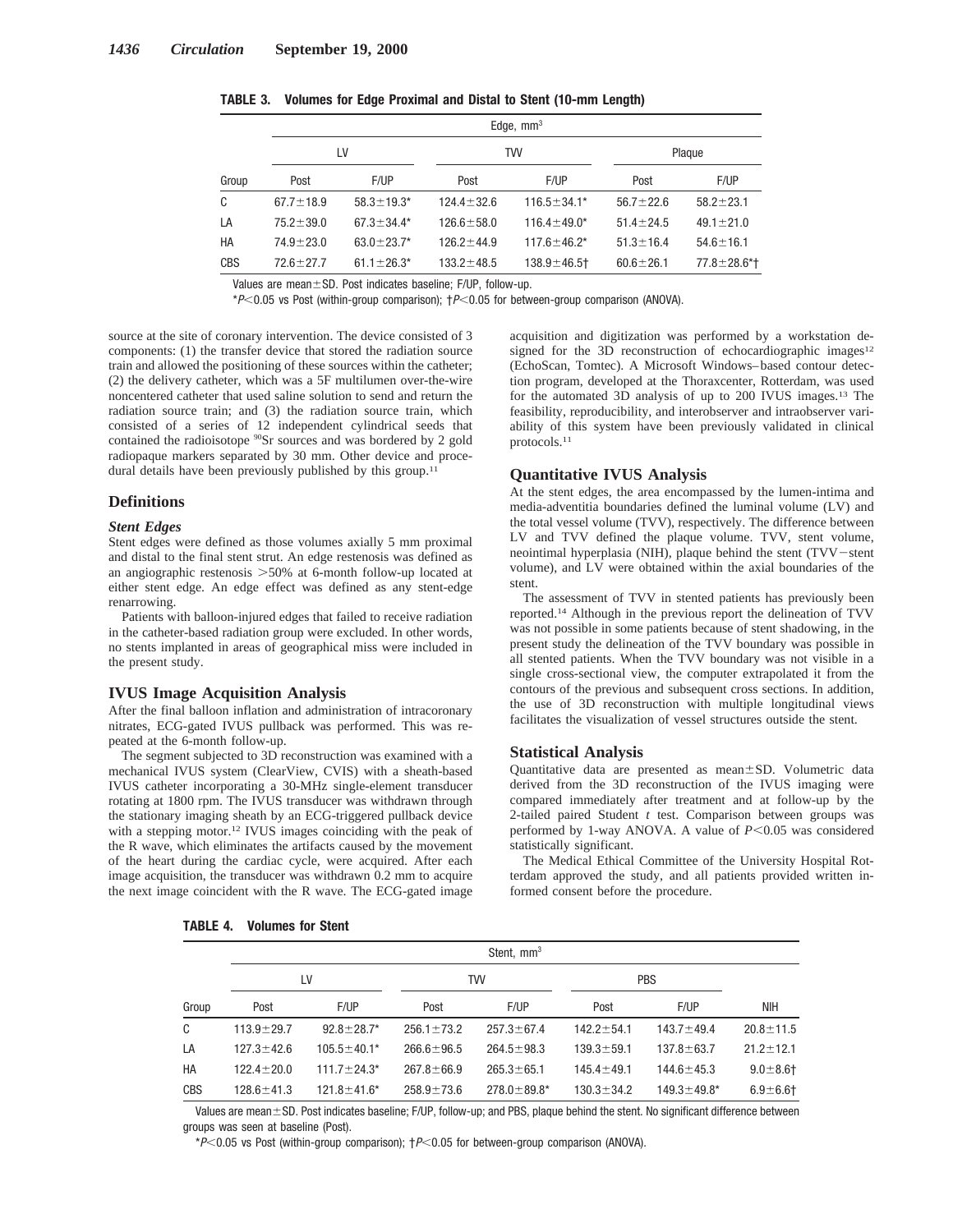

**Figure 1.** Remodeling within margins of stent. PBS indicates plaque behind the stent. \**P*<0.05 for values immediately after treatment vs follow-up;  $\uparrow P < 0.05$  for values between groups.

#### **Results**

#### **Baseline Characteristics**

Eighteen patients were enrolled in the conventional group (C group), 16 patients were enrolled in both the 0.75- to 1.5- $\mu$ Ci and the 6.0- to  $12-\mu$ Ci radioactive stent groups (LA and HA groups, respectively), and 17 patients were enrolled in the group subjected to catheter-based radiation plus a stent (CBS group). In the C group, 10 ACS Multi-Link (Guidant Corp) and 8 NIR (new intravascular rigid-flex stent; Boston Scientific/Scimed) stents were implanted, and in the CBS group, 8 NIR and 9 ACS Multi-Link stents were implanted. Baseline characteristics are similar between all groups and are described in Table 1. Lesion and procedural characteristics are described in Table 2. No statistically significant differences were seen between groups in the parameters described in Table 2. Comparisons of volumetric data measured at the stent edges and within the margins of the stent are presented in Tables 3 and 4.

### **In-Stent Inhibition of NIH**

Intrastent NIH was decreased after high-activity radioactive stent implantation and catheter-based radiation followed by conventional stent implantation  $(P=0.008)$ . Lower activity radioactive stents had an effect similar to that of conventional stent implantation (see Table 4 and Figure 1).

# **Behind Stent**

The C, LA, and HA groups demonstrated an absence of remodeling behind the stent, with no significant changes in TVV or plaque volumes. This is in contrast to the CBS group, which demonstrated a significant increase in plaque (immediately after treatment versus follow-up,  $15\%$ ;  $P=0.002$ ) and an increase in TVV (after treatment versus follow-up, 8%;  $P=0.003$ ). Intergroup comparison showed that this change was significant (Table 4,  $P=0.01$ ). Further comparisons of changes within and between groups are demonstrated in Figure 1. No chronic recoil of the stent was seen in any group.

#### **Stent Edge**

No significant difference between groups was seen at baseline (after stent implantation). All groups demonstrated late lumen loss at the stent edges. At the stent edges, remodeling



**Figure 2.** Changes in volumes at stent edge. PV indicates plaque volume. \**P*<0.05 for values immediately after treatment vs follow-up;  $\uparrow P$ <0.05 for values between groups; and  $\downarrow P$ =NS for  $\Delta$ LV (all groups) and  $\Delta$ PV (C, LA, and HA groups).

is similar in the C and LA groups. In these groups, there is evidence of a decrease in TVV, with little change in plaque as a cause of late lumen loss (Figure 2). In the HA group, a target segment restenosis (angiographically  $>50\%$ ) was observed in 7 patients at the stent edges. This was more common at the proximal edge (in 6 of 7 patients). The major mechanism of such a restenosis appears to be due to an increase in plaque at the stent edge. In nonrestenotic patients, the edge effect appears to be due to a decrease in TVV and, to a lesser degree, an increase in plaque (Figure 3).

In the CBS group, the edge effect is largely due to an increase in plaque, with no negative remodeling seen  $(P=0.045$  for plaque increase in CBS versus LA, HA, and C groups). No patient with edge restenosis after catheter-based radiation was seen in our series of patients.

# **Stent Activity and Dose Prescribed**

Mean stent activity at implantation (LA group) was  $1.1\pm0.3$  $\mu$ Ci. Mean stent activity at implantation (HA group) was 8.6 $\pm$ 1.6  $\mu$ Ci. For the CBS group, the mean dose prescribed was  $16.7 \pm 2.0$  Gy.

### **Discussion**

The development of NIH within the stent witnessed at the 6-month follow-up is well appreciated<sup>15</sup>; however, the



**Figure 3.** High-activity (6.0- to 12.0- $\mu$ Ci) stents. Restenotic edges are compared with nonrestenotic edges.  $\Delta$  indicates change in volume (immediately after treatment vs follow-up). \**P*,0.05 for values immediately after treatment vs follow-up. Note greater lumen loss seen in restenotic group. This loss was caused by increase in plaque (P<0.05) and a less profound decrease in TVV  $(P<0.05)$ .  $\Delta TVV$  is similar in both groups.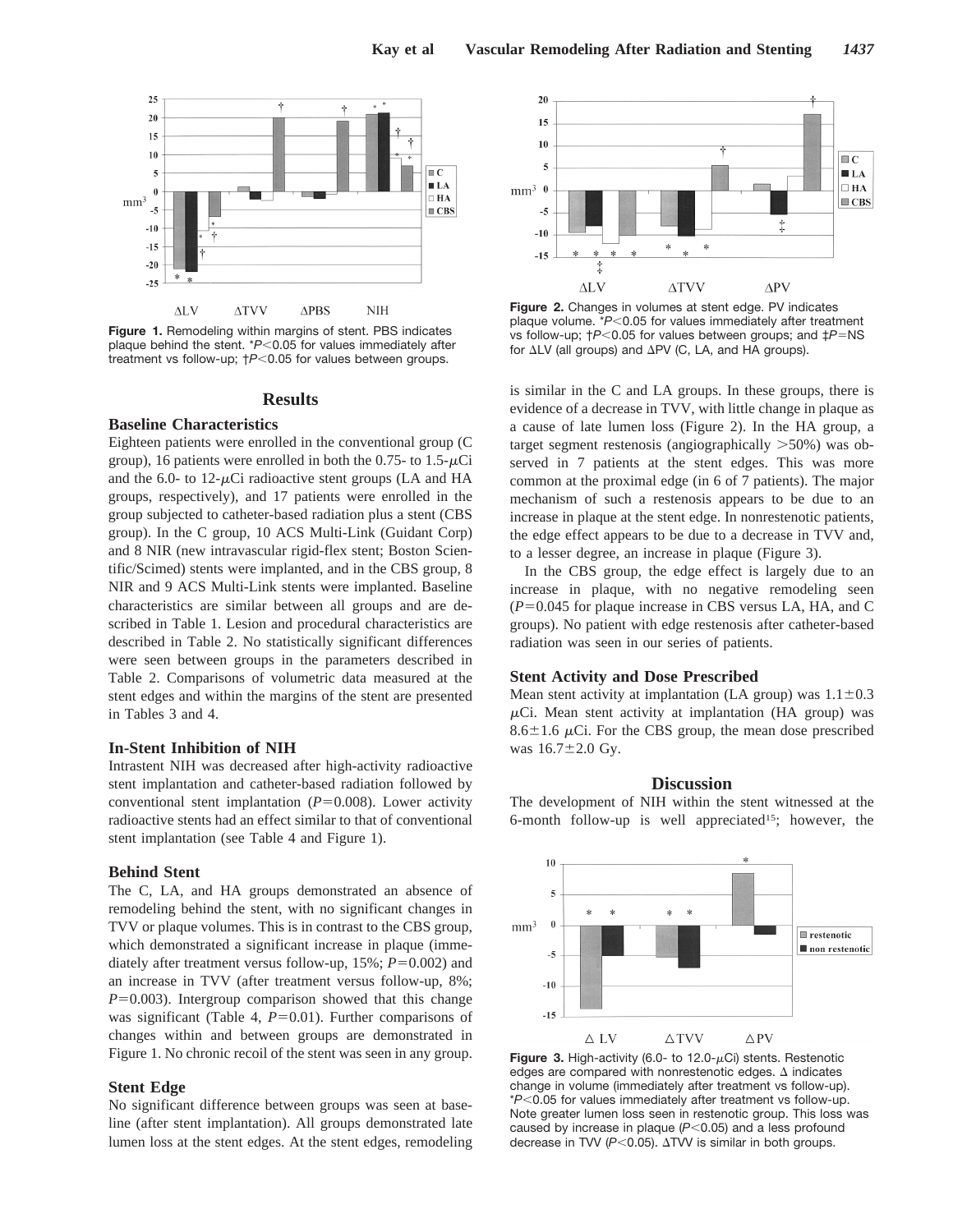changes that occur at the stent edges or indeed behind the stent struts have not been the focus of attention until recently.4 The present study is the first to describe the difference in vascular remodeling seen after radioactive stent implantation and catheter-based radiation plus stenting with the use of modern conventional stents as a benchmark. The key findings are as follows: (1) The degree of inhibition of NIH was similar in the HA and CBS groups. (2) There was no significant remodeling behind the stent after conventional or radioactive stent implantation; however, the CBS group demonstrated an increase in plaque behind the stent and in TVV. (3) At the stent edge, 3 patterns of remodeling are seen at the 6-month follow-up: first, a shrinkage in TVV and LV was noted in the C and LA groups. These 2 subgroups were not associated with stent edge restenosis in this series. After high-activity stent implantation, a pattern similar to conventional and low-activity stent implantation is seen in those edges that remain nonrestenotic; however, in the restenotic edges, plaque increase is the major contributor to lumen loss. In the CBS group, a lumen loss similar to that found in the other groups is seen; however, this occurs secondary to a relatively greater increase in plaque, without loss in TVV.

#### **Neointimal Hyperplasia**

In the present study, neointimal formation was inhibited after higher dose radioactive stent implantation and after catheterbased radiation plus stenting. The present study is in contrasts to the recent study by Carter et al,<sup>16</sup> who used <sup>32</sup>P stents in the porcine model, but is in keeping with earlier studies of Hehrlein et al,<sup>6</sup> who used the rabbit model, and recent reports by Albiero et al,<sup>4</sup> who noted a dose-dependent inhibition of NIH.

# **Mechanism of Remodeling Behind the Stent**

#### *Catheter-Based Radiation*

After conventional and radioactive stent implantation, little positive or negative remodeling is witnessed behind the stent. In stark contrast to this is the increase in plaque behind the stent and TVV seen after catheter-based radiation and stenting. Part of the key to understanding this process may be acquired from understanding the healing process after BA. Wilcox and colleagues<sup>17,18</sup> describe the presence of early proliferation of myofibroblasts expressing contractile proteins in the adventitia surrounding the porcine coronary artery after BA. Tracing studies have indicated that the same cells migrate and form part of the neointima. Wilcox and colleagues hypothesize that the adventitial myofibroblasts constrict the artery at the angioplasty site in much the same way as myofibroblasts participate in scar retraction in dermal healing. The source of these myofibroblasts may be distant to the immediate site of injury, including pericardial, adipose, and intramyocardial layers.19

Radiation treatment of porcine coronary arteries after BA upregulates p21 synthesis in adventitial cells, especially myofibroblasts. Such induction is dose dependent and is sustained for at least 7 days after radiation. Additionally, radiation inhibits the expression of growth factors, reduces the proliferation of adventitial myofibroblasts, and decreases the production of  $\alpha$ -actin by the adventitial myofibroblasts, preventing the formation of the myofibroblast scar around the angioplasty site and negative vascular remodeling.17,20 Data from Fareh and et al  $21$  suggest that inhibition of migration but not of cellular proliferation may occur at lower doses of radiation. Therefore, cells may remain in situ, unable to migrate but able to grow in the presence of a weakened external elastic membrane. After 1 week, the effect of the radiation diminishes, and cellular proliferation, possibly as a reaction to the presence of the stent, continues behind the stent in the context of positive vascular remodeling. In our cohort of patients, no cases of stent malapposition were seen at follow-up, although our group has described this as a risk of ongoing positive vascular remodeling.22,23 A further concept to be explored is that relating to the sharp drop-off in radiation seen with the  $\beta$ -radiation source, which may cause underdosing deep in the adventitia and geographical miss $24$  in a radial sense rather than the more commonly described longitudinal sense.

#### *Radioactive Stent*

The objective of using the radioactive stent is not to neutralize myofibroblasts in the adventitia; it is the prevention of the migration and invasion of myofibroblasts from the adventitia through the stent struts and into the lumen. As is seen in the HA group, this is accomplished by the continuous and low dose rate provided by the radioactive stent. Because of the range of the "radioactive fence" created, adventitial cells remain intact without upregulation of growth factors and inhibition of contractile proteins. Consequently, no remodeling is seen behind the radioactive stent at either activity level.

#### *Edge Remodeling*

Hoffmann et al<sup>15</sup> have previously described negative remodeling at the stent edge after conventional stent implantation. In the present study, we have been able to precisely describe the decrease in TVV as the dominant contributor to nonrestenotic lumen loss at the stent edge. Recent reports on radioactive stents suggest that the edge effect and edge restenosis may be due to an increase in plaque at the edge and to a component of negative remodeling as one moves axially from the stent.4 The contributing factors to radioactive stent edge restenosis have been discussed in detail recently by Serruys and Kay.25

It may be argued that stent-edge restenosis was not seen in the CBS group because no individuals with geographical miss were evaluated. However, our objective in the present study was to analyze the vascular response to appropriately applied catheter-based radiation, which necessitates the exclusion of all those in whom injury was not covered by radiation. Recent reports have suggested that the combination of suboptimal low-dose radiation and injury may make individuals with geographical miss vulnerable to edge restenosis.26

# **Study Limitations**

This was a retrospective nonrandomized study of individuals who had completed 6 months of follow-up and in whom IVUS examination was possible. Individuals who had a total occlusion or in whom the IVUS catheter could not be passed under acceptable clinical circumstances were not included.